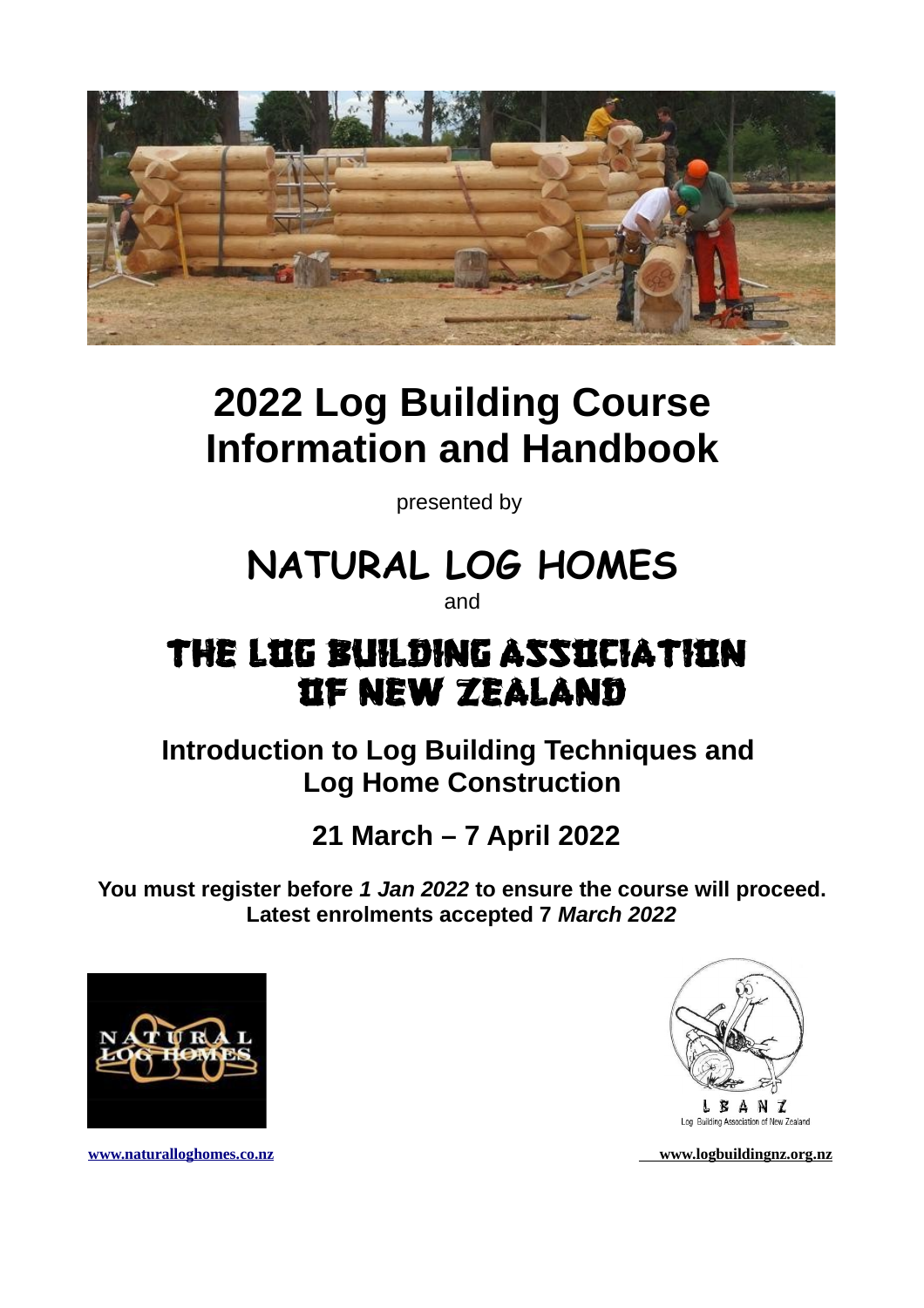Index

|                                | Page  |
|--------------------------------|-------|
| <b>Welcome and Description</b> | 3     |
| - Tutor                        | 3     |
| <b>Course Content</b>          | 3     |
| Enrolment                      | 4     |
| - Contact                      | 4     |
| - Cost                         | 4     |
| - Cancellation Policy          | 4     |
| <b>Location and Directions</b> | 4     |
| Accommodation and food         | 5     |
| Schedule                       | 5     |
| What you need to bring         | $5-6$ |
| <b>Textbook</b>                | 6     |
| <b>LBANZ Membership</b>        | 6     |
| <b>Course Rules</b>            | 6     |
| <b>Student Testimonial</b>     | 7     |

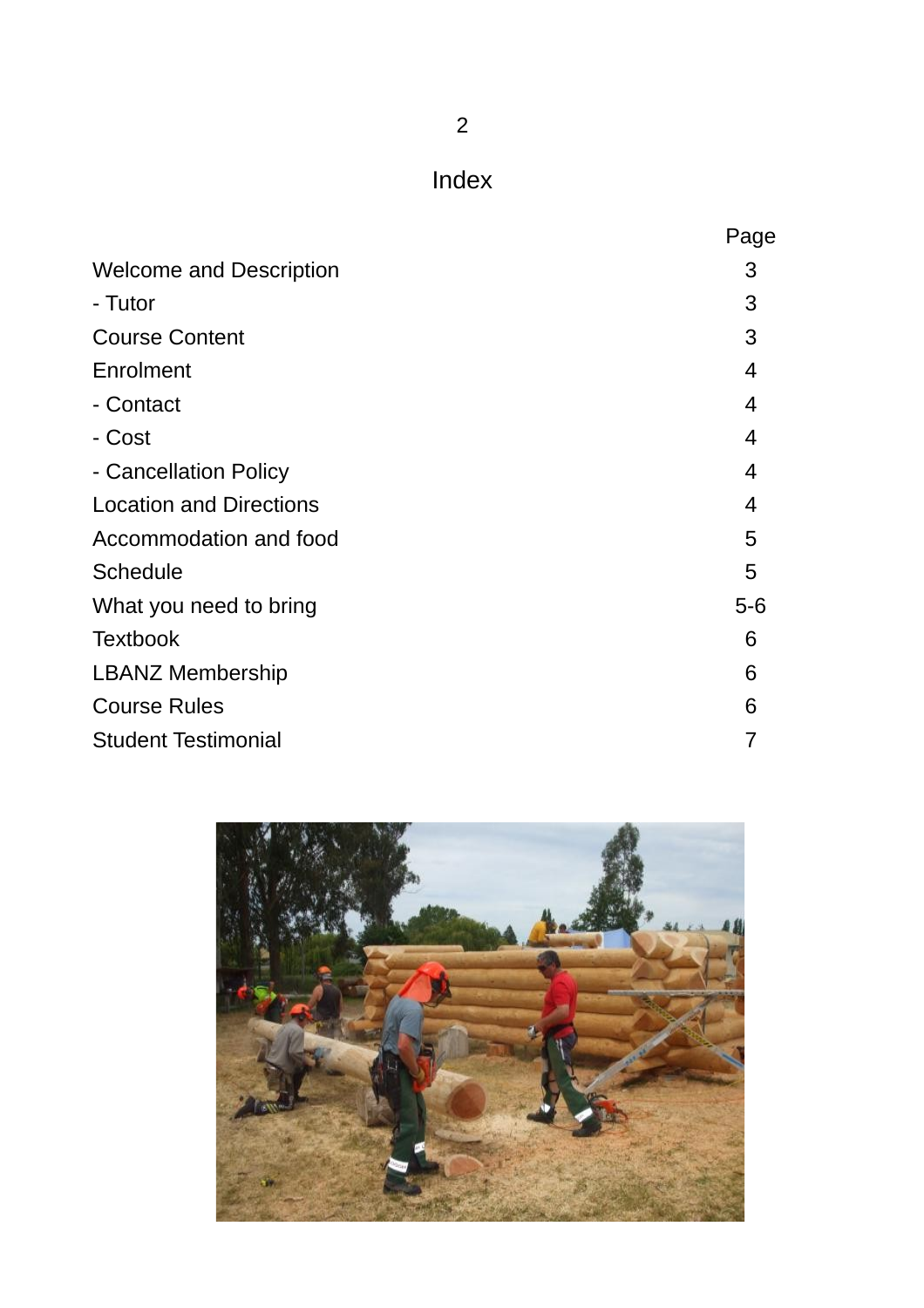#### **Welcome and Description**

Welcome to our Log Building Course – a joint education programme between Natural Log Homes and the Log Building Association of New Zealand. The course is held in Geraldine, South Island, New Zealand at the Natural Log Homes building yard, an active and professional log building facility. You will witness other buildings under construction and be surrounded by a team of experienced log builders.

This is an introductory course suitable for those who have had no previous log building experience. It is an advantage to have had some practical experience with timber and using a chainsaw, but not necessary. Regardless, you can expect 14 days of intensive learning and demanding physical work.



#### **Tutor**

The courses will be tutored by Graeme Mould, Owner / Manager of Natural Log Homes, who has been building handcrafted log homes for more than 30 years. He is one of the most experienced, professional and internationally recognised log builders and teachers in the industry. Graeme may also be assisted by the experienced Natural Log Homes staff.

Contact Graeme at graeme@naturalloghomes.co.nz .

#### **Course Content**

By the end of this course you will be able to: 1. Demonstrate safe use of a chainsaw for basic log cutting and all log construction cuts. 2. Apply safe work practises on the log building site.

3. Use a range of hand and power tools appropriate to building with logs.

4. Demonstrate the following log building techniques:

- Notch cutting
- Ripping
- Slabbing, including laying out
- Lateral groove cutting
- Scribing
- Rough notching
- Saddle notch cutting
- Lay out and cut roof logs
- Lay out and cut door and window openings
- Drill for electrical and hurricane rods.
- 5. Create a log inventory and use it to select logs.
- 6. Demonstrate use of the parallel wall concept.
- 7. Fit a log onto a wall.
- 8. Understand settling issues.
- 9. Understand and read a log home plan.

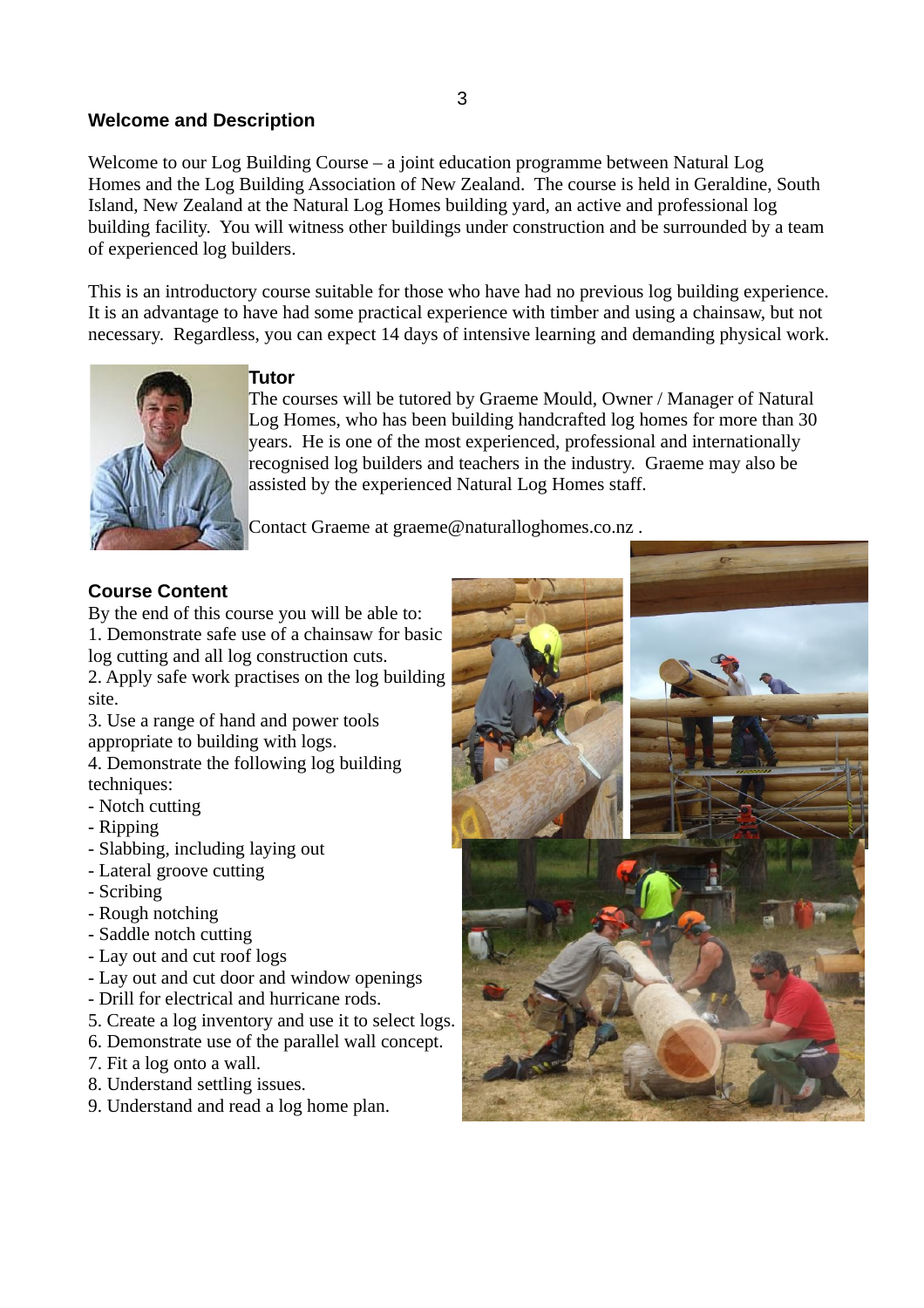### **Enrolment**

#### **Contact**

Marian Ganzeveld (Secretary/Treasurer) Log Building Association of NZ PO Box 9052 Annesbrook, Nelson 7044

Email: secretary@logbuildingnz.org.nz

Email Marian with any questions, to register your interest, or to request an enrolment form.

#### **Course costs**

\$2625.00 NZD (we are not GST registered) A 20% (\$525.00 NZD) deposit is required upon enrolment to ensure your place. Full course payment is required by 7 March 2022.

Payment is by Internet banking to: Account 06 0589 0394056 00 (please use your name as a reference).

#### **Cancellations**

The course needs a minimum of 8 students to proceed. We will decide no later than 1 January 2022 if the course cannot go ahead and your deposit will then be refunded.

If you cancel before 1 January 2022 your deposit will be refunded. If you cancel after 1 January 2022, your deposit will be put toward you attending the 2023 course. If you are unable to attend in 2023, your deposit will become non-refundable.

#### **Location and Directions**

The course will be held in the South Canterbury town of Geraldine, South Island, New Zealand. You will need to be in Geraldine the evening before 20 March, for a pre-course briefing. This will be at the Natural Log Homes office on the corner of Kennedy and High Street at 6.30 pm.

Air travel: If you are arriving by plane the closest airports are Christchurch (then a 1 1/2 hour drive south) or the smaller airport at Timaru (then a 15 minute drive to Geraldine). Connections to Timaru are through Wellington, New Zealand's capital city.

Road travel from the north: travel south on SH 1 until you cross the Rangitata River bridge. Turn right at the sign to Geraldine. This is SHW 79 (the Rangitata-Orari Bridge Highway) and leads you into Geraldine.

From the south: travel north on SHW 1 through Timaru, turn left on to the Winchester-Geraldine Highway at Winchester. This road takes you into Geraldine.





4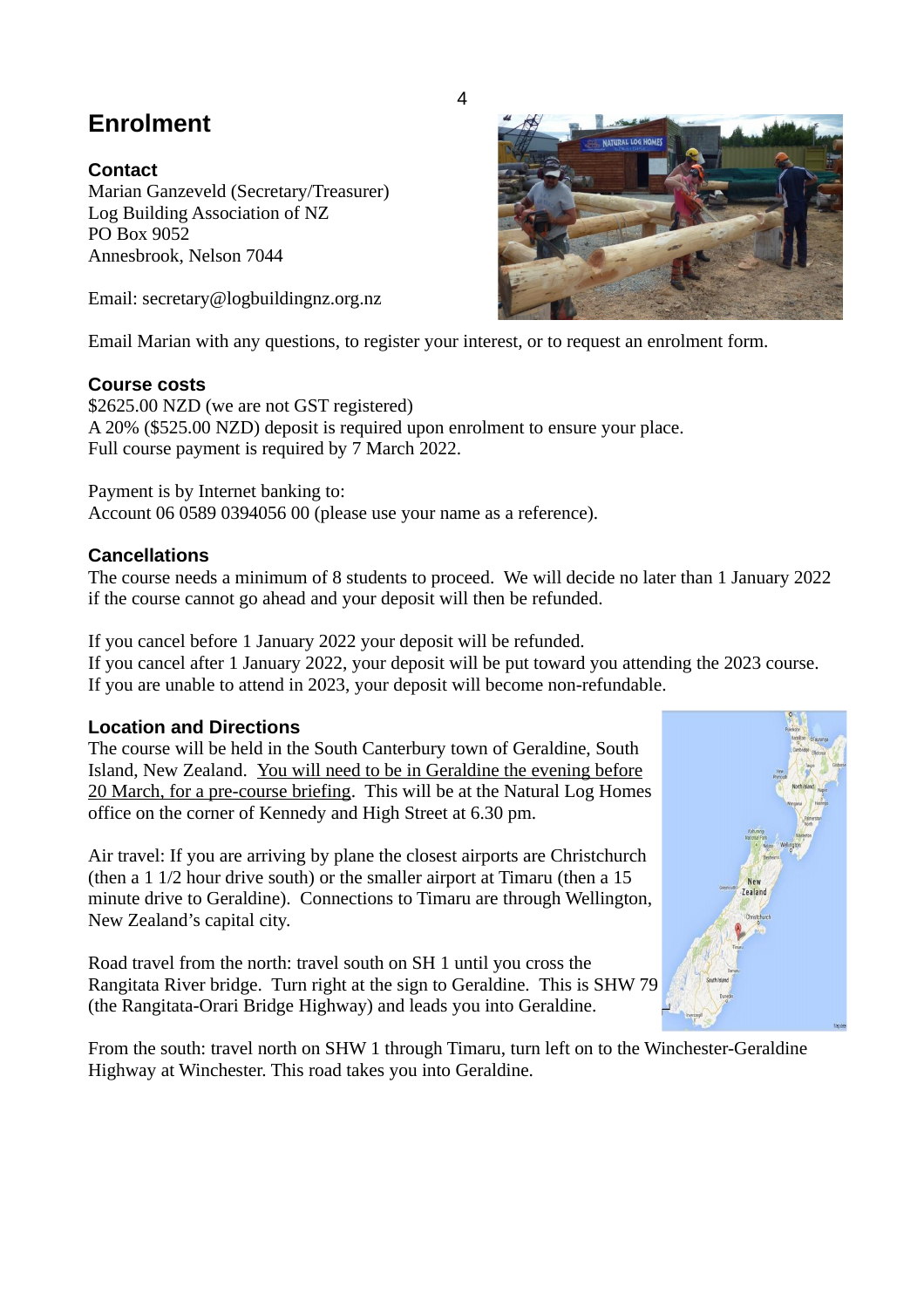#### **Accommodation and Food**

You are responsible for arranging and paying for your own accommodation. Information on some accommodation options in Geraldine can be found on the following websites: www.southcanterbury.org.nz, [www.bookings.com,](http://www.bookings.com/) or www.grumpykiwi.co.nz

You will need to provide your own breakfast and evening meals. Lunch, morning and afternoon tea will be provided as part of the course. Please let us know if you have any dietary requirements.

#### **Schedule**

The course involves 14 days of tuition. There will be approximately 6 hours of "classroom" work per course. This may be covered on wet days, or in several evening sessions.

Each working day commences at 8am and finishes at 5pm. There will be morning and afternoon tea breaks and one half to one hour lunch break. Please let us know if you have any dietary requirements. One day over a weekend will be spent travelling to view other log constructions in the region.

The first two to three days will be spent working on disposable practice logs until the desired standard of workmanship is reached before any work is started on the actual project.

#### **Course Dates**

Pre-Course briefing Sunday 20 March 6:30 pm at Natural Log Homes office. Monday 21 March - Friday 25 March Monday 28 March - Friday 1 April Monday 4 April - Thursday 7 April

Days off 26 - 27 March (Sat/Sun) 2 – 3 April (Sat/Sun) NOTE: 1 weekend day will be spent touring log homes in the area.

#### **What you need to bring**

1. A high quality chainsaw around the 40-60cc range, not smaller, not too big. It must be fitted with a working chain break. One piece of spare pull cord and 1 spare spark plug. Fuel and oil will be provided at a mix of 25:1 (if you require different than this please bring your own.)

\*Overseas students do not need to bring a chainsaw

(difficult to get through an airport), but please let us know so we can arrange to loan or hire one for you).

2. A hammer

- 3. A 25mm chisel (very sharp)
- 4. Your own safety helmet with muffs and visor attached.
- (Let us know if you cannot get one in time.)
- 5. Your own chainsaw safety chaps, or trousers
- 6. Steel toed shoes or boots
- 7. A chalk line and spare chalk
- 8. One 8-10m tape measure
- 9. Spirit level 600mm 1.2 meters
- 10. One 8-12 inch inside measuring callipers



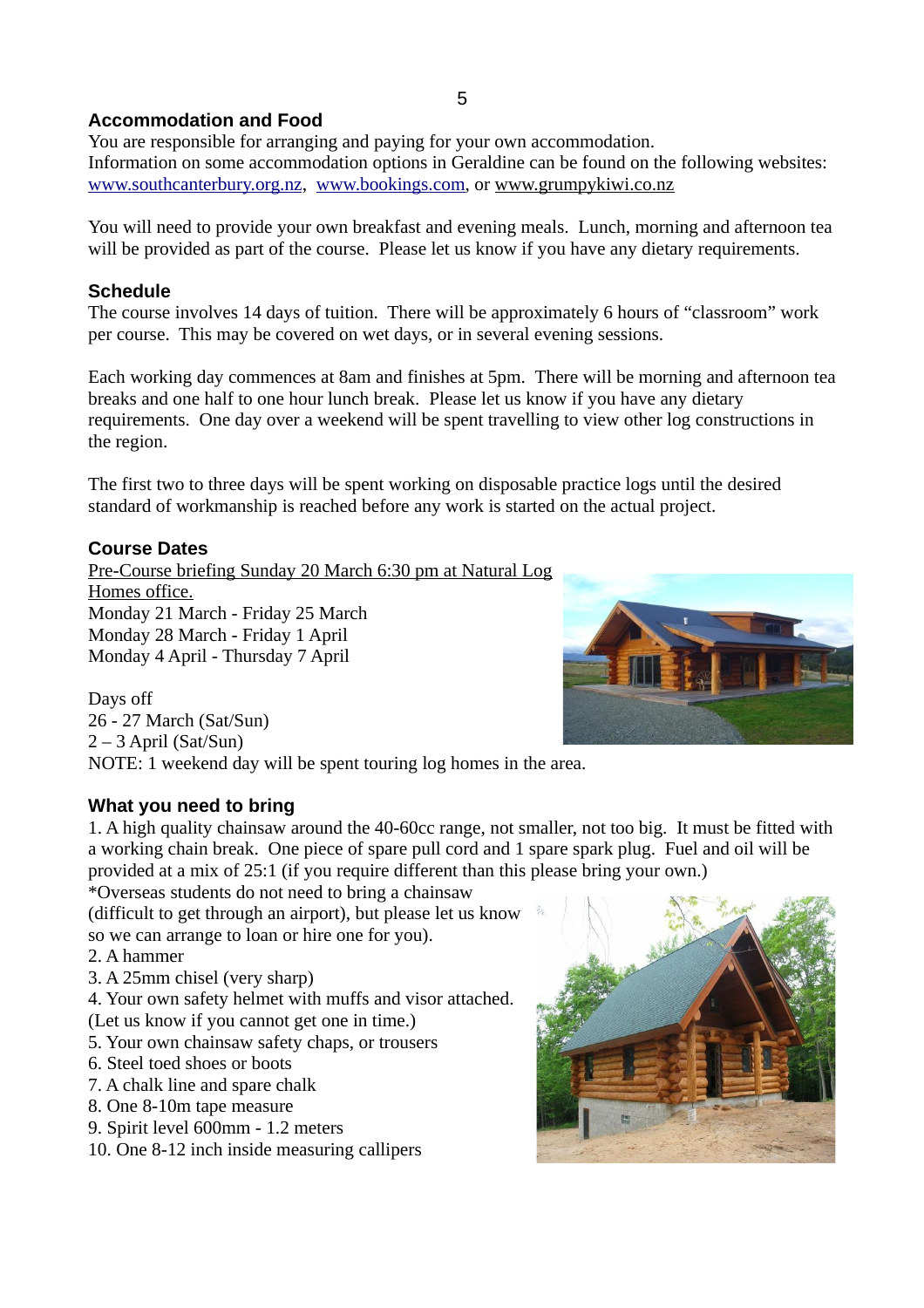- 11. A pair of leather gloves (optional)
- 12. Camera / video
- 13. Pen, pencils and note book
- 14. Sun block
- 15. Wet weather gear
- 16. Flexible 12 inch ruler (if you can get one)
- 17. Carpenter's pencils, black felt markers

#### **Textbook**

A *Student Notes* booklet written by Graeme Mould will be provided as part of your tuition.

#### **LBANZ Membership**

After taking the course you will receive a one year membership to the Log Building Association of New Zealand.

This entitles you to:

- 3 4 informative newsletters per year
- Access to further publications
- Access to technical expertise and information
- Information about further courses
- Attendance to Log Building Conferences

- A significant discount on CD50 Extreme Log Preservative. The annual fee is \$75 or \$95 to continue your membership.

#### **Course "Rules"**

- No alcohol: No alcohol or substances which could cause even a moment of mental confusion will be permitted on the site. No person who appears to be under the influence will be allowed on site.

- Safety: Students are learning to work with high speed cutting tools in close proximity to others. You must stay alert at all times. There will be a great emphasis on safety throughout the course. Safety is each individual's responsibility – look after those around you. The instructor will require you to have and properly use eye and ear protection, cutting chaps and safety boots.

- Attendance: Students are required to attend and fully participate in all sessions, unless they have permission from the tutor to be absent.

- Dismissal: The LBANZ and Natural Log Homes reserve the right to instantly dismiss any student who in any way poses a threat to the safety or learning processes of others or themselves.

- No Pets/Guns: No pets or guns will be permitted on site.

**We hope you enjoy the course and leave satisfied with the skills and knowledge you have gained about this 800 year old craft.**